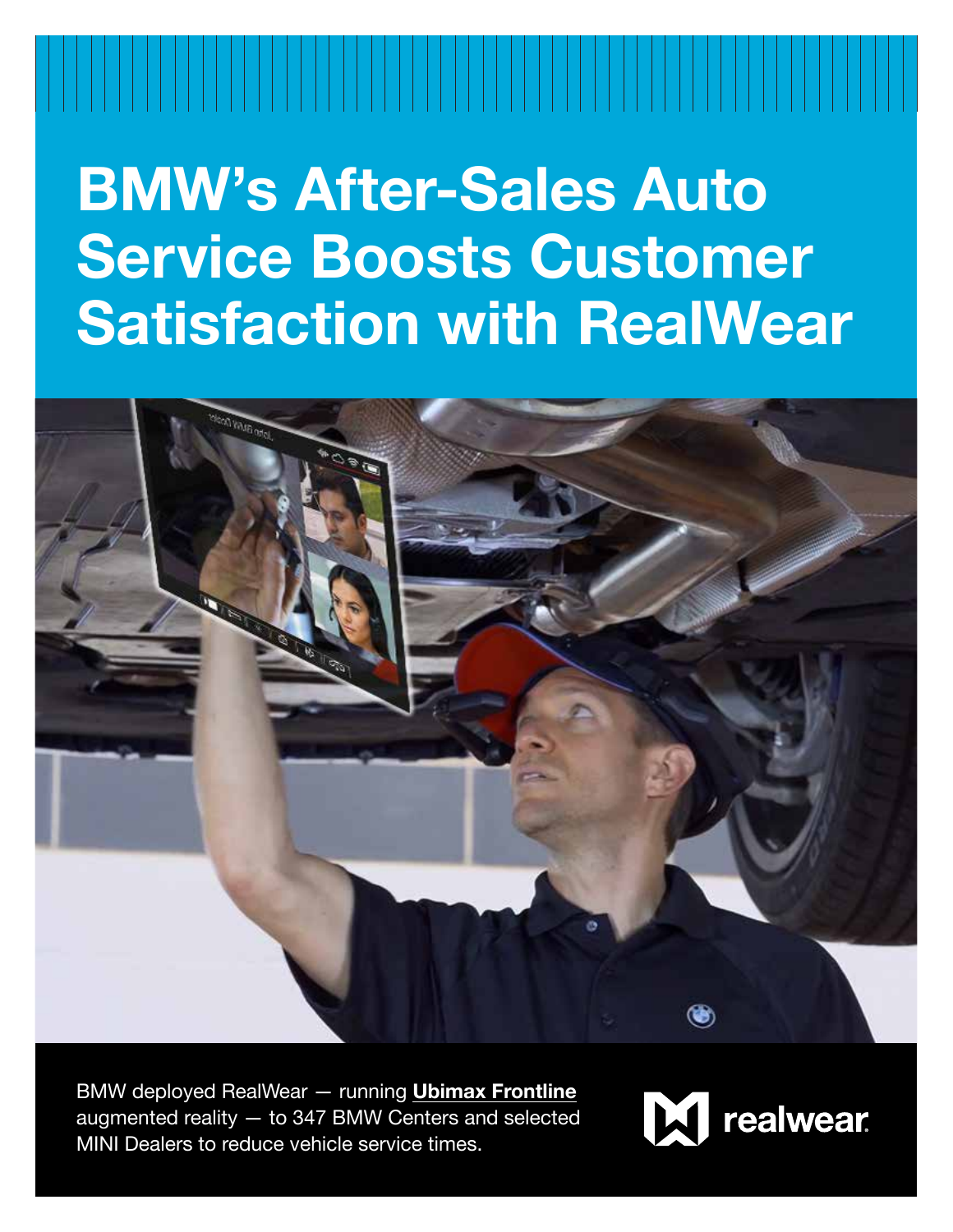

**BMW is globally recognized for its line of luxury vehicles and motorcycles. BMW is also behind popular brands including Mini, Rolls-Royce and BMW Motorrad.**

#### **The Challenge**

**Increasingly advanced vehicle technology forced after-sales BMW service facilities to increase maintenance times — risking customer dissatisfaction.**



**Industry** Auto Service

## **The Solution**

**BMW deployed RealWear, running Ubimax Frontline augmented reality, to 347 BMW Centers and selected MINI Dealers to reduce vehicle maintenance times.**

## **The Results**

- **• Boosted customer satisfaction by completing vehicle services more quickly**
- **• Increased access to BMW's technical experts with remote collaboration**
- **• Streamlined the diagnosis process with live video feeds and collaboration**
- **• Reduced BMW technical experts' travels for onsite mentoring**
- **• Improved workshop efficiency and safety with hands-free controls**

# **Hands-Free Use Case**

**• After-Sales Vehicle Service**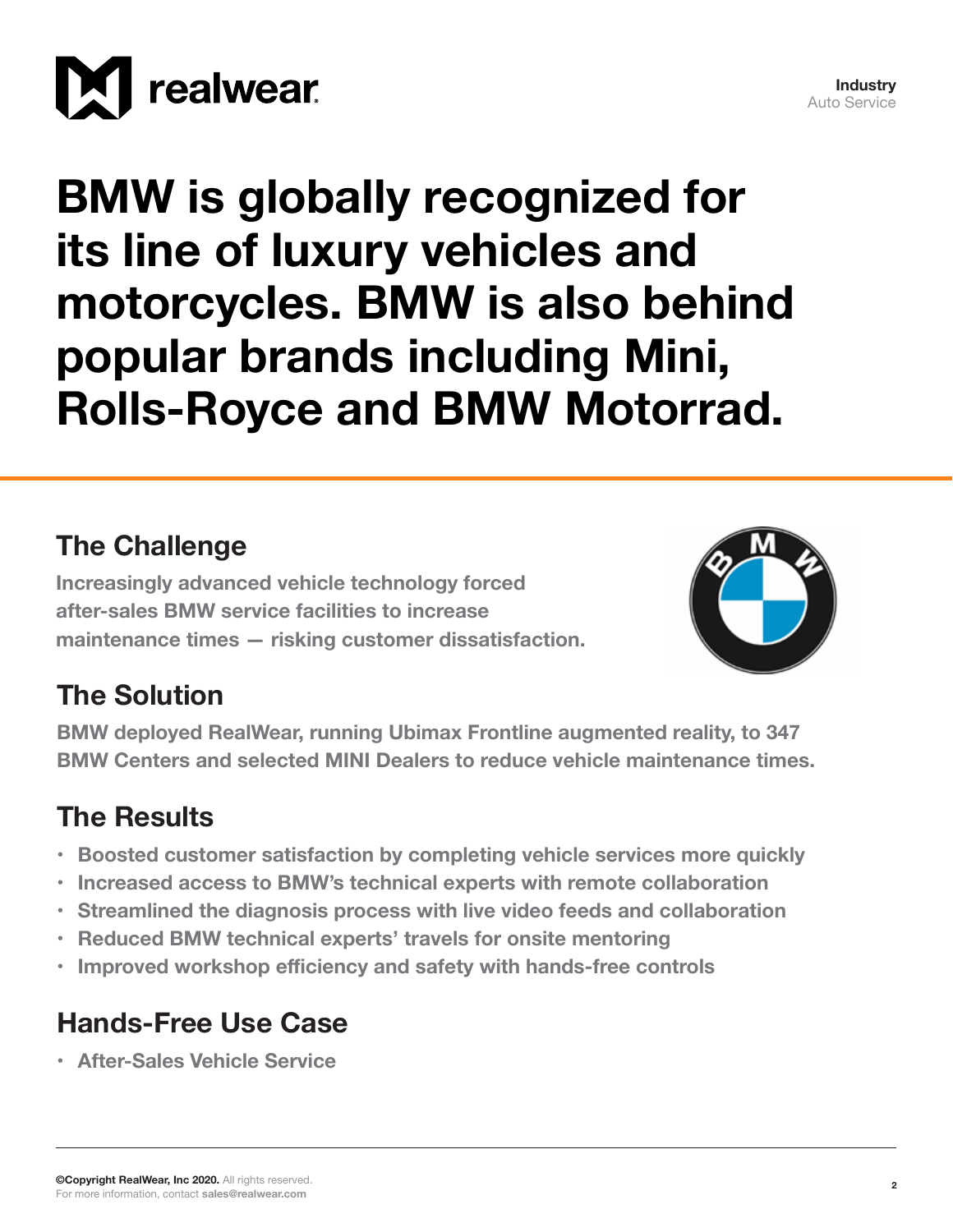



**BMW is known for producing luxury automobiles and motorcycles. These high-end vehicles are engineered with precision and tasteful design using the latest in automotive technology. However, the "ultimate driving machine" still requires maintenance and service to ensure a thrilling and reliable driving experience.** 



Unfortunately, the increasingly complex and advanced technology used in BMW vehicles require more time and expertise to diagnose, repair and maintain — despite a network of expert BMW technical support engineers.

A single issue in one car can create a long chain of emails and multiple phone calls between an onsite technician and a BMW engineer to diagnose. This lengthens service times, which directly conflicts with BMWs goal of delivering top-notch customer service at every touchpoint.

**[BMW needed](https://realwear.com/newsroom/press-releases/bmw-deploys-ubimax-frontline-realwear-hmt-1/)** a more efficient way to connect local technicians to expert help to get vehicles serviced and back to drivers as quickly as possible.

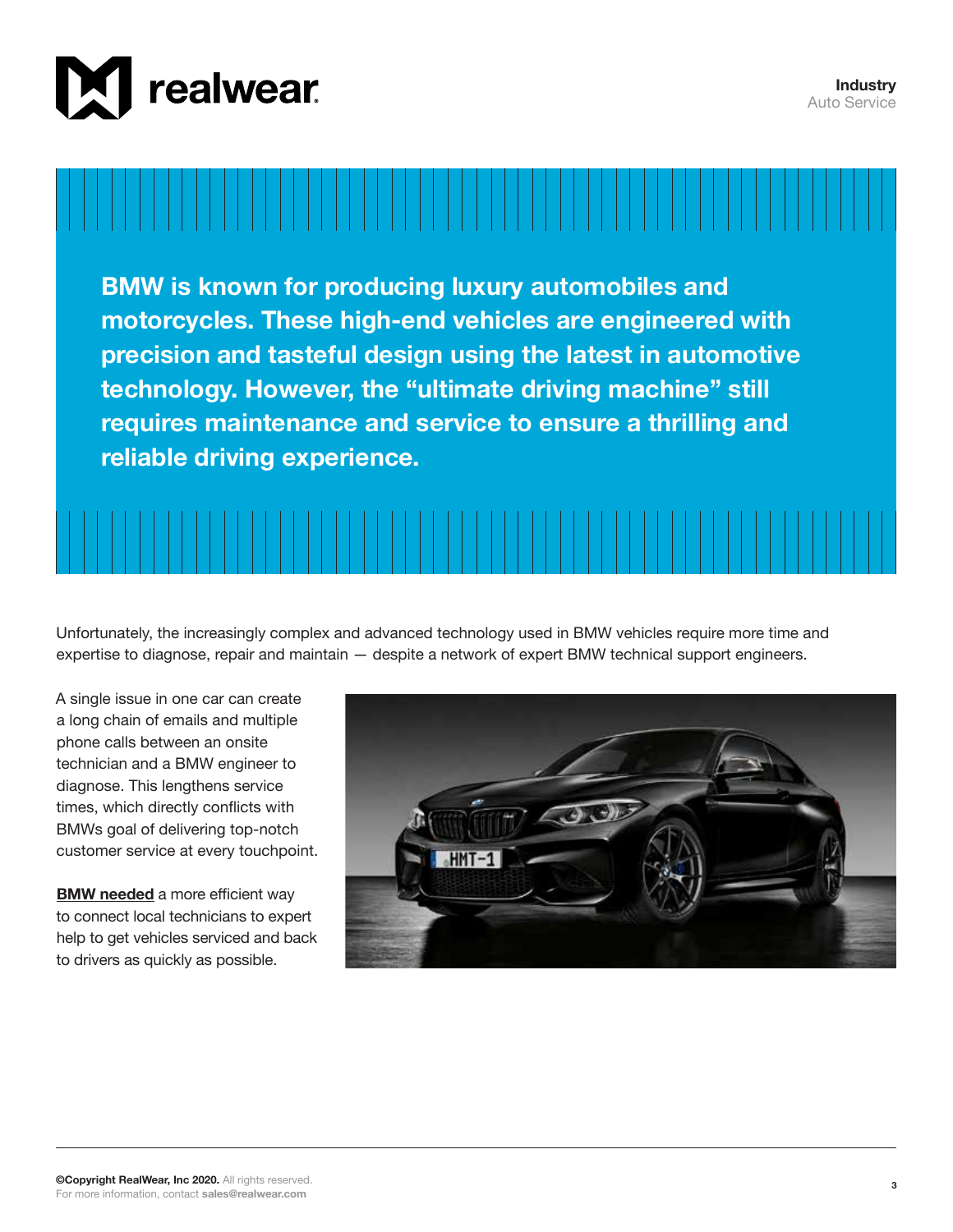



**RealWear and Ubimax Paves a Better Way**

BMW turned to RealWear HMT-1 wearable devices running Ubimax Frontline augmented reality technology to power its technician-engineer collaboration process.

**The [RealWear HMT-1](https://realwear.com/products/hmt-1/) hands-free controls are uniquely suited for the environment of auto service garages.** 

**Using voice commands, technicians can access and** 

**view technical documents on a high-resolution micro-display** 

**or remotely connect with BMW engineers — without taking their hands off of their other tools. The HMT-1's camera enables offsite engineers to see exactly what's in front of the local technician and can collaborate in diagnosing the issue in real time.**

Ubimax Frontline's seamless integration with the HMT-1 headset adds another layer to the collaborative process. With Ubimax's xInspect and xAssist, remote BMW engineers can markup live video feeds or image stills, which can be seen on the RealWear headset's micro-display. This allows technicians to focus on specific components.

"This is a great example of how we are applying new technologies to help our technicians work more efficiently," says Claus Eberhart, VP Aftersales at BMW of North America.

"In one session, we were able to eliminate a lot of back and forth emails and phone calls."

Technicians agree and have enthusiastically embraced the RealWear deployment.

"It's very easy to connect with BMW through the glasses and it saves time," says Henry Gelb, Shop Foreman at Nick Alexander Imports. "In one session, we were able to eliminate a lot of back and forth emails and phone calls. Any time a car can be fixed faster, it promotes efficiency and productivity."